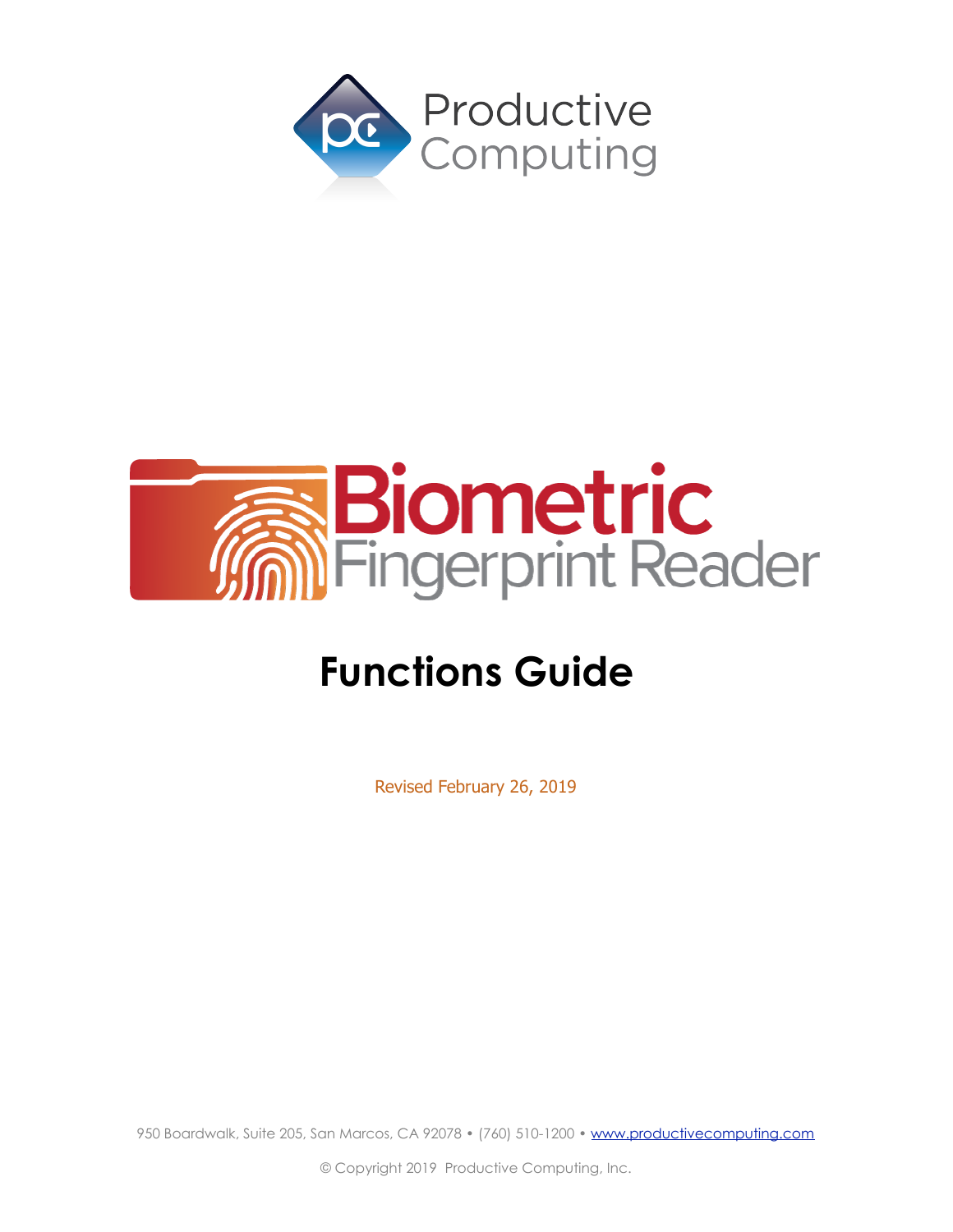## <span id="page-1-0"></span>**Table of Contents**

| PCFP_AddFingerprintImageToUser(UserID; FingerImageData; FingerPosition)10<br>PCFP_GetReaderCapabilities (ReaderID) machinesis and content to the content of the content of the content of t |  |  |
|---------------------------------------------------------------------------------------------------------------------------------------------------------------------------------------------|--|--|
|                                                                                                                                                                                             |  |  |
|                                                                                                                                                                                             |  |  |
|                                                                                                                                                                                             |  |  |
|                                                                                                                                                                                             |  |  |
|                                                                                                                                                                                             |  |  |
|                                                                                                                                                                                             |  |  |
|                                                                                                                                                                                             |  |  |
|                                                                                                                                                                                             |  |  |
|                                                                                                                                                                                             |  |  |
|                                                                                                                                                                                             |  |  |
|                                                                                                                                                                                             |  |  |
|                                                                                                                                                                                             |  |  |
|                                                                                                                                                                                             |  |  |
|                                                                                                                                                                                             |  |  |
|                                                                                                                                                                                             |  |  |
|                                                                                                                                                                                             |  |  |
|                                                                                                                                                                                             |  |  |
|                                                                                                                                                                                             |  |  |
|                                                                                                                                                                                             |  |  |
|                                                                                                                                                                                             |  |  |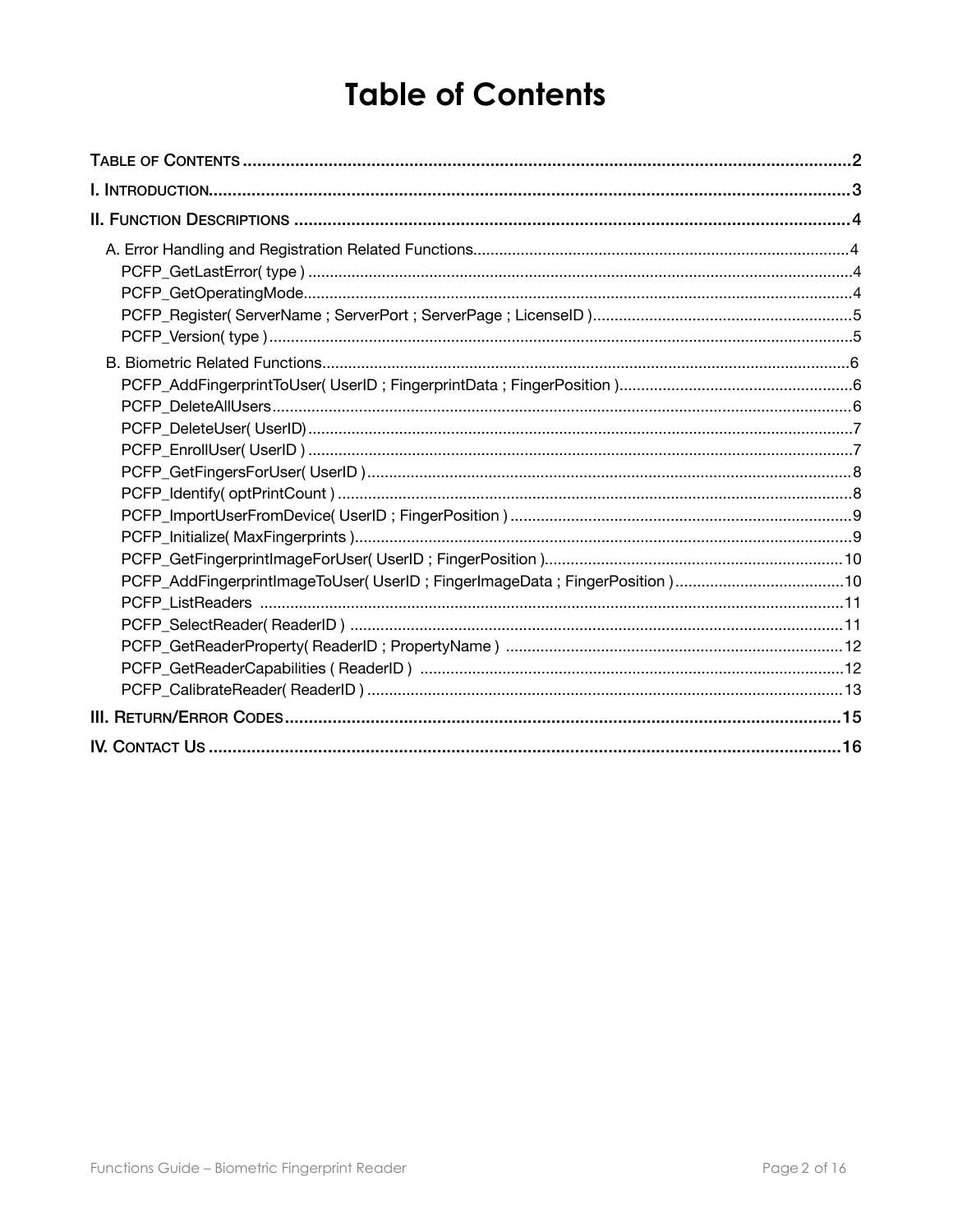## <span id="page-2-0"></span>**I. Introduction**

#### **Description**

The Biometric Fingerprint Reader plug-in from Productive Computing offers functions that allow you to incorporate biometric fingerprint authentication, security and script control options in FileMaker Pro. The plug-in is intended to be used with Digital Persona U.areU 4500 Reader device. With this plug-in technology, FileMaker Pro can recognize and authenticate individuals based on who they are, instead of what they know (passwords and PINs) or what they posses (keys and swipe cards). These operations are accomplished by using FileMaker function calls from within FileMaker calculations. These calculations are generally determined from within FileMaker 'SetField' or 'If' script steps.

#### **Intended Audience**

FileMaker developers or persons who have knowledge of FileMaker scripting, calculations and relationships as proper use of the plug-in requires that FileMaker integration scripts be created in your FileMaker solution.

#### **Successful Integration Practices:**

- 1) Read the Developer's Guide
- 2) Read the Functions Guide
- 3) Review our FileMaker Demo: [http://www.productivecomputing.com/dl/Biometric/Biometric\\_Reader.zip](http://www.productivecomputing.com/dl/Biometric/Biometric_Reader.zip)
- 4) Watch video tutorials:<http://www.productivecomputing.com/video/?p=1236>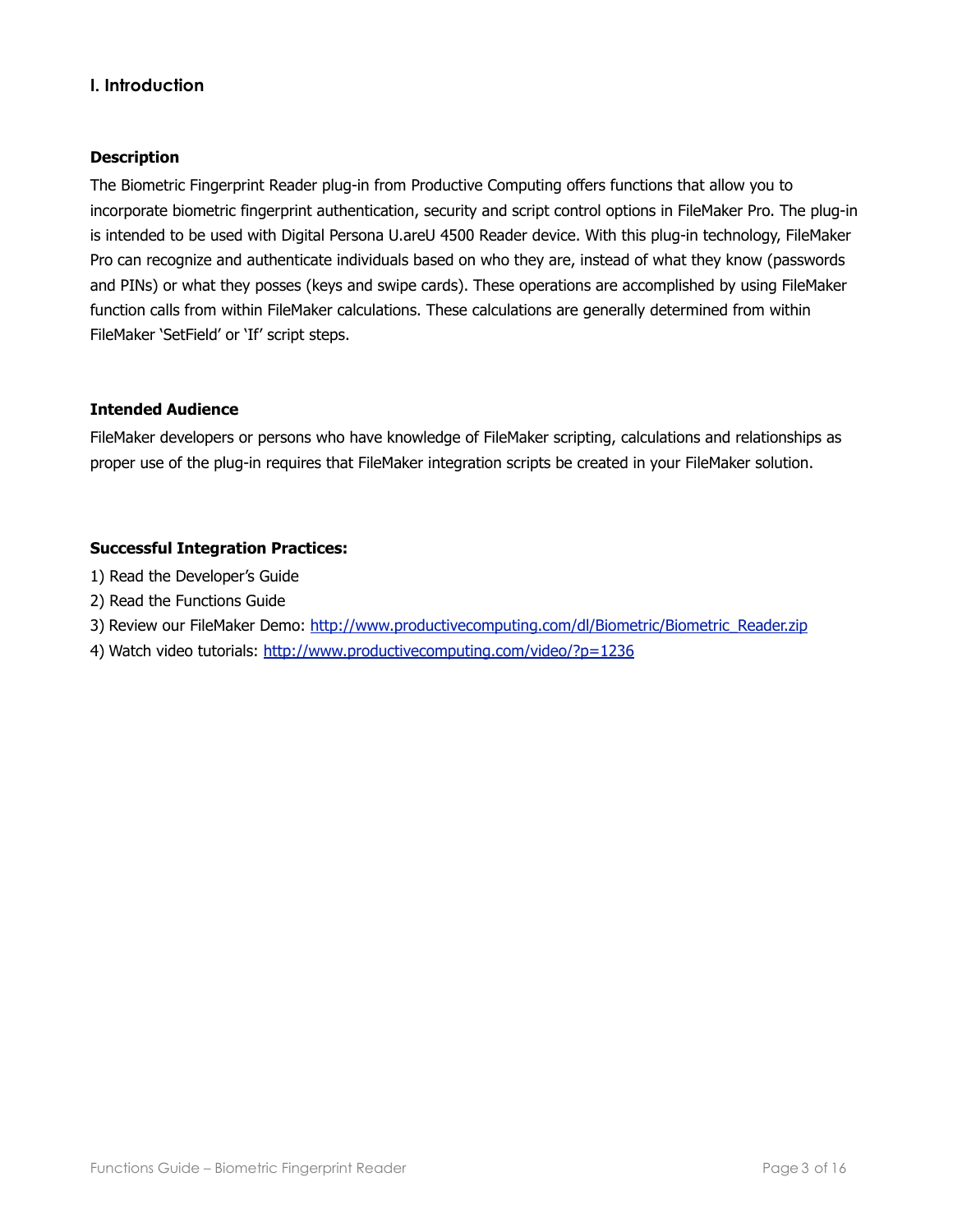## <span id="page-3-0"></span>**II. Function Descriptions**

This section describes the functions that are available with the Biometric Fingerprint Reader plug-in. All functions, except where noted, return a text string. It is up to the user to convert the returned value when necessary.

<span id="page-3-1"></span>**A. Error Handling and Registration Related Functions**

## <span id="page-3-2"></span>**PCFP\_GetLastError( type )**

#### **Purpose:**

Returns a textual or numerical description of the last error encountered by the plug-in corresponding to the previous function call. This function gives the developer the option to trap errors as a text or number.

#### **Dependencies:**

None

#### **Parameters:**

| <b>Parameter Name</b> | <b>Purpose</b>                                                          | <b>Values</b>        | Default Value |
|-----------------------|-------------------------------------------------------------------------|----------------------|---------------|
| type                  | Determines which type of<br>error value is returned, text or<br>number. | l "text" or "number" | "text"        |

#### **Return Values:**

An error description or error number depending on the provided parameter, otherwise an !!ERROR!!

#### **Example:**

PCFP\_GetLastError( "text" )

## <span id="page-3-3"></span>**PCFP\_GetOperatingMode**

#### **Purpose:**

Returns a string representing the current operating mode of the plug-in.

#### **Dependencies:**

None

#### **Parameters:**

#### **Return Values:**

"LIVE", "DEMO", "UNREGISTERED", "EXPIRED" or otherwise an !!ERROR!!

**Example:** PCFP\_GetOperatingMode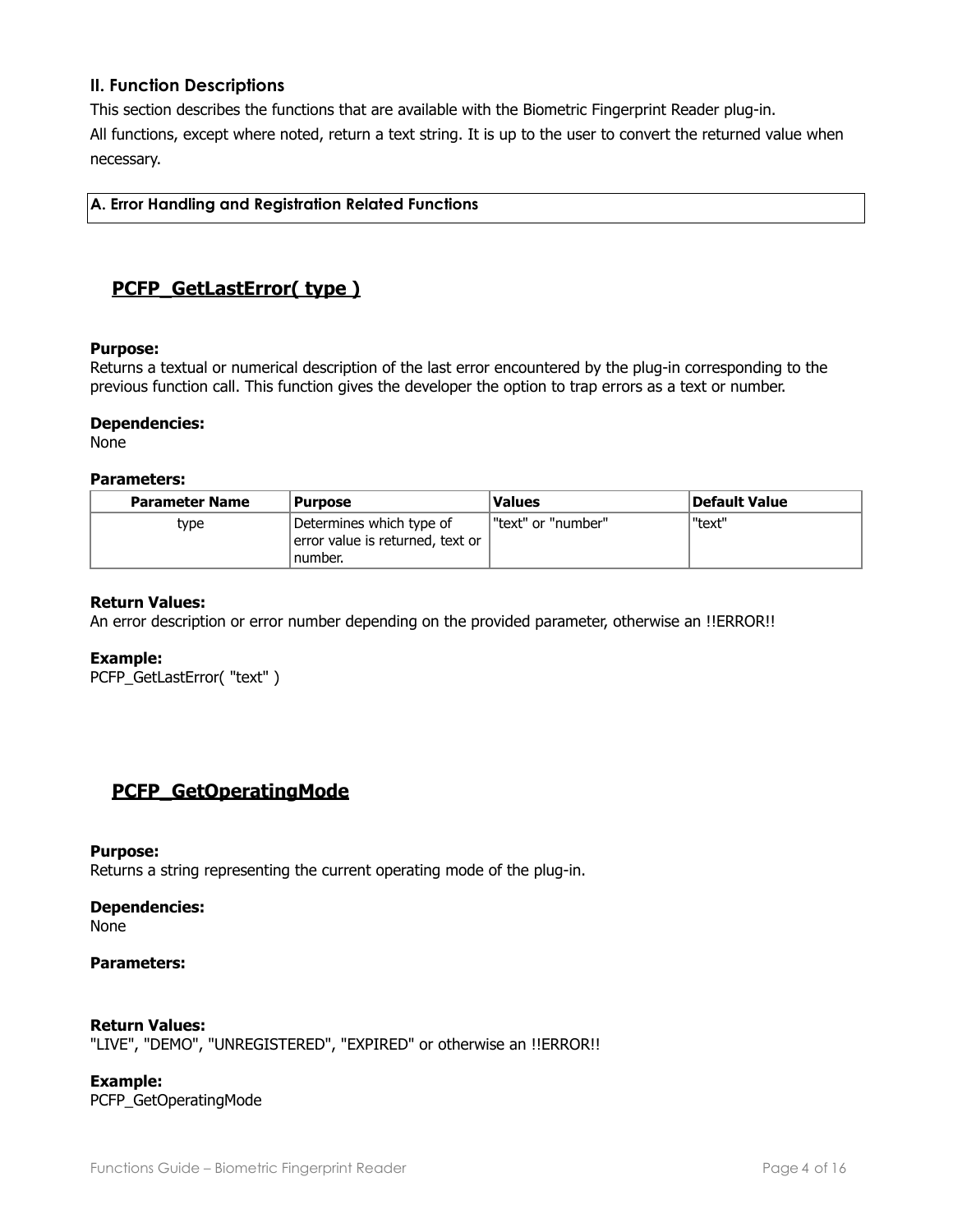## <span id="page-4-0"></span>**PCFP\_Register( ServerName ; ServerPort ; ServerPage ; LicenseID )**

#### **Purpose:**

Registers the plug-in with Productive Computing's registration servers. Must call Register function once before using the plug-in.

#### **Dependencies:**

None

#### **Parameters:**

| <b>Parameter Name</b> | <b>Purpose</b>                                                           | <b>Values</b>                            | Default Value |
|-----------------------|--------------------------------------------------------------------------|------------------------------------------|---------------|
| <b>ServerName</b>     | The server of the Productive<br>Computing registration server.           | licensing.productivecomputing.com   None |               |
| ServerPort            | The port on which the server<br>can be accessed.                         | 80                                       | None          |
| <b>ServerPage</b>     | The page at which the<br>registration code is accessed.                  | /PCIReg/pcireg.php                       | None          |
| LicenseID             | The license id received with<br>purchase of the plug-in or<br>DEMO-PCFP. | "Your license ID" or "DEMO-PCFP"         | None          |

#### **Return Values:**

Returns 0 on success, otherwise an !!ERROR!! or error text. Anything other than a 0 is an error.

#### **Example:**

PCFP\_Register( "licensing.productivecomputing.com" ; "80" ; "/PCIReg/pcireg.php" ; "DEMO-PCFP" )

## <span id="page-4-1"></span>**PCFP\_Version( type )**

#### **Purpose:**

Used to identify the plug-in name and plug-in version installed on a machine.

#### **Dependencies: None**

#### **Parameters:**

| <b>Parameter</b><br><b>Name</b> | <b>Purpose</b>                                                                                                                                                                                                                                                                        | <b>Values</b>        | <b>Default</b><br><b>Value</b> |
|---------------------------------|---------------------------------------------------------------------------------------------------------------------------------------------------------------------------------------------------------------------------------------------------------------------------------------|----------------------|--------------------------------|
| type                            | Determines the version string to<br>be returned. The "short" version<br>string includes only the version<br>number of the plug-in. Example:<br>"1.0.1.0". The "long" includes<br>the name of the plug-in and<br>version number. Example:<br>"Biometric Fingerprint Reader<br>1.0.1.0" | "long" or<br>"short" | "short"                        |

#### **Return Values:**

A short or long version string, otherwise an !!ERROR!!

**Example:** PCFP\_Version( "long" )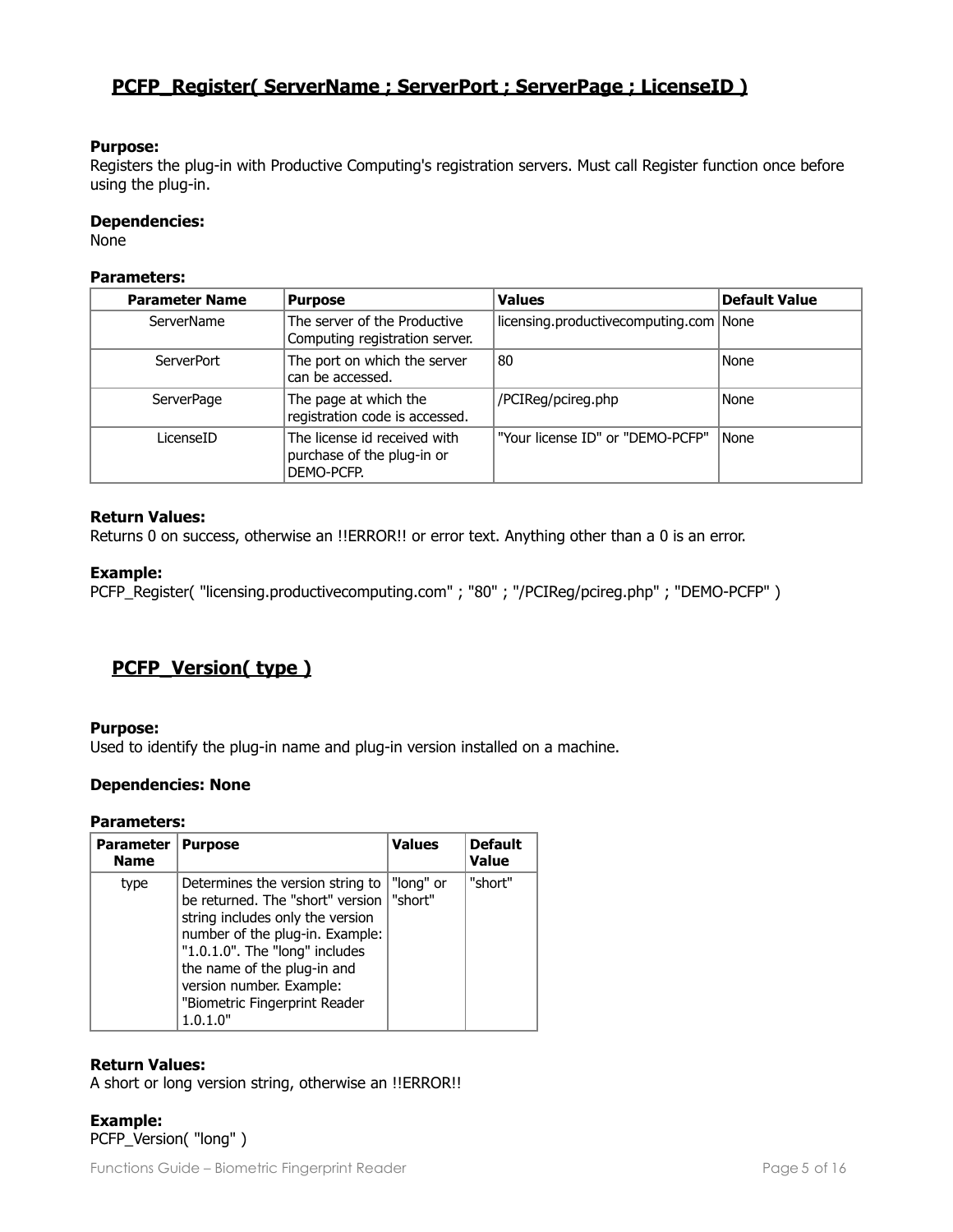## <span id="page-5-1"></span><span id="page-5-0"></span>**PCFP\_AddFingerprintToUser( UserID ; FingerprintData ; FingerPosition )**

#### **Purpose:**

This function adds a fingerprint template to the DigitalPersona manager. If a user does not exist under the provided "UserID", then a new user is created with that id.

#### **Dependencies:**

Device manager must be initialized.

#### **Parameters:**

| <b>Parameter Name</b> | <b>Purpose</b>                                                                                     | <b>Values</b> | <b>Default Value</b> |
|-----------------------|----------------------------------------------------------------------------------------------------|---------------|----------------------|
| UserID                | The id of the user you wish to<br>add fingerprint data to, or a new<br>user id you wish to create. |               | none                 |
| FingerprintData       | A fingerprint data template file.                                                                  |               | none                 |
| <b>FingerPosition</b> | The finger number of the<br>corresponding fingerprint data                                         | $1 - 10$      | none                 |

#### **Return Values:**

0 on success, otherwise an !!ERROR!!

#### **Example:**

PCFP\_AddFingerprintToUser( "Taylor"; "Fingerprint Template File"; "3" )

## <span id="page-5-2"></span>**PCFP\_DeleteAllUsers**

#### **Purpose:**

This function removes all users and their fingerprints from the device manager.

#### **Dependencies:**

Device manager must be initialized.

#### **Parameters:**

#### **Return Values:**

0 on success, otherwise an !!ERROR!!

**Example:** PCFP\_DeleteAllUsers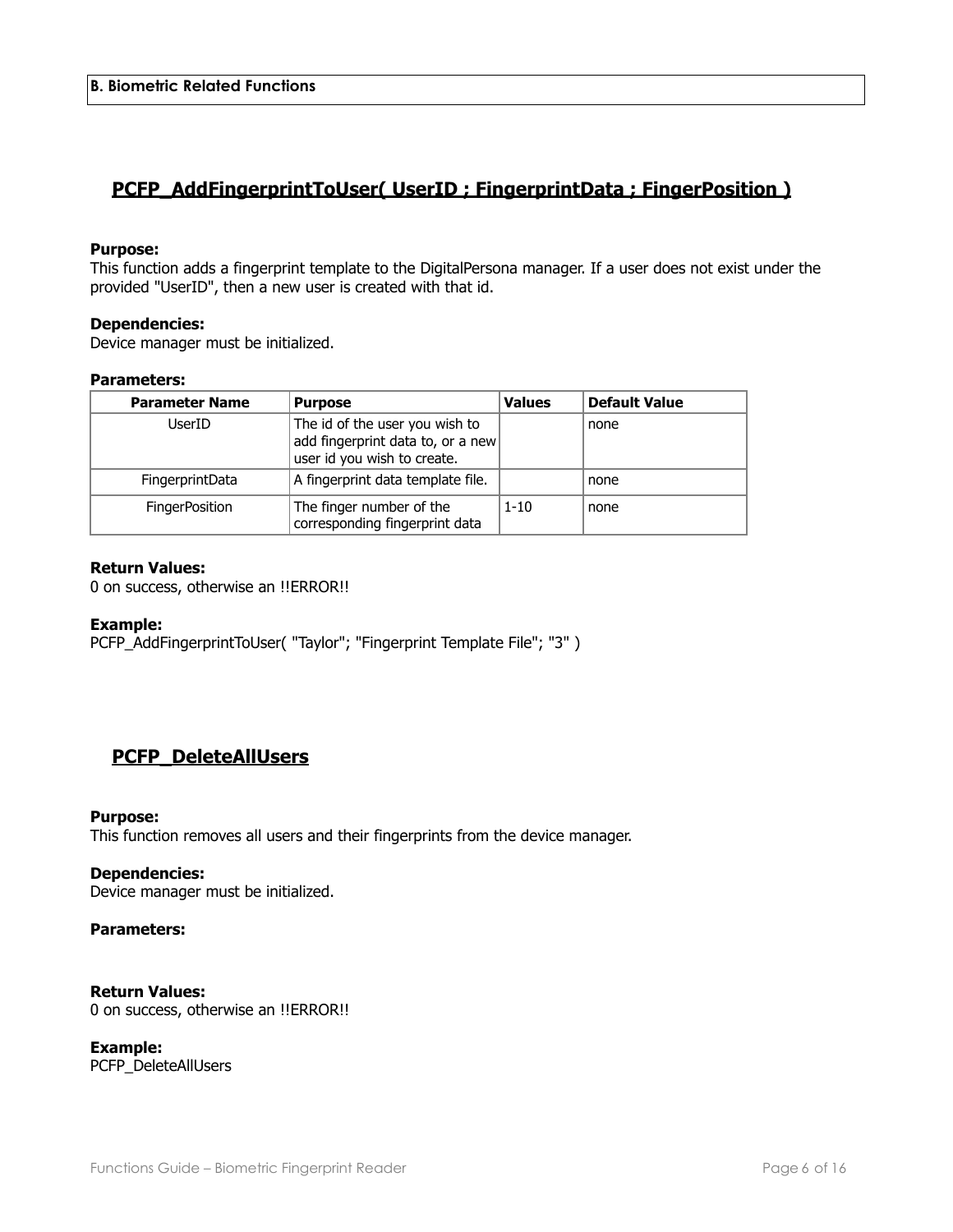## <span id="page-6-0"></span>**PCFP\_DeleteUser( UserID)**

#### **Purpose:**

Deletes a specific user and their fingerprints from the device manager.

#### **Dependencies:**

Device manager must be initialized and provided user must exist in the device manager.

#### **Parameters:**

| <b>Parameter Name</b> | <b>Purpose</b>                                         | <b>Values</b>             | Default Value |
|-----------------------|--------------------------------------------------------|---------------------------|---------------|
| UserID                | Identifies the user to be<br>deleted from the manager. | Any existing userID name. | None          |

#### **Return Values:**

0 on success, otherwise an !!ERROR!!

#### **Example:**

PCFP\_DeleteUser( "Sally" )

## <span id="page-6-1"></span>**PCFP\_EnrollUser( UserID )**

#### **Purpose:**

This function adds the new user identified by the UserID parameter to the device manager and stores their information under the provided user id.

#### **Dependencies:**

Device manager must be initialized and there must be memory remaining from the initially allocated space.

#### **Parameters:**

| <b>Parameter Name</b> | <b>Purpose</b>                                           | <b>Values</b> | <b>Default Value</b> |
|-----------------------|----------------------------------------------------------|---------------|----------------------|
| JserID                | The user ID name to identify<br>the newly enrolled user. |               | None                 |

#### **Return Values:**

0 on success, otherwise an !!ERROR!!

#### **Example:**

PCFP\_EnrollUser( "Sally" )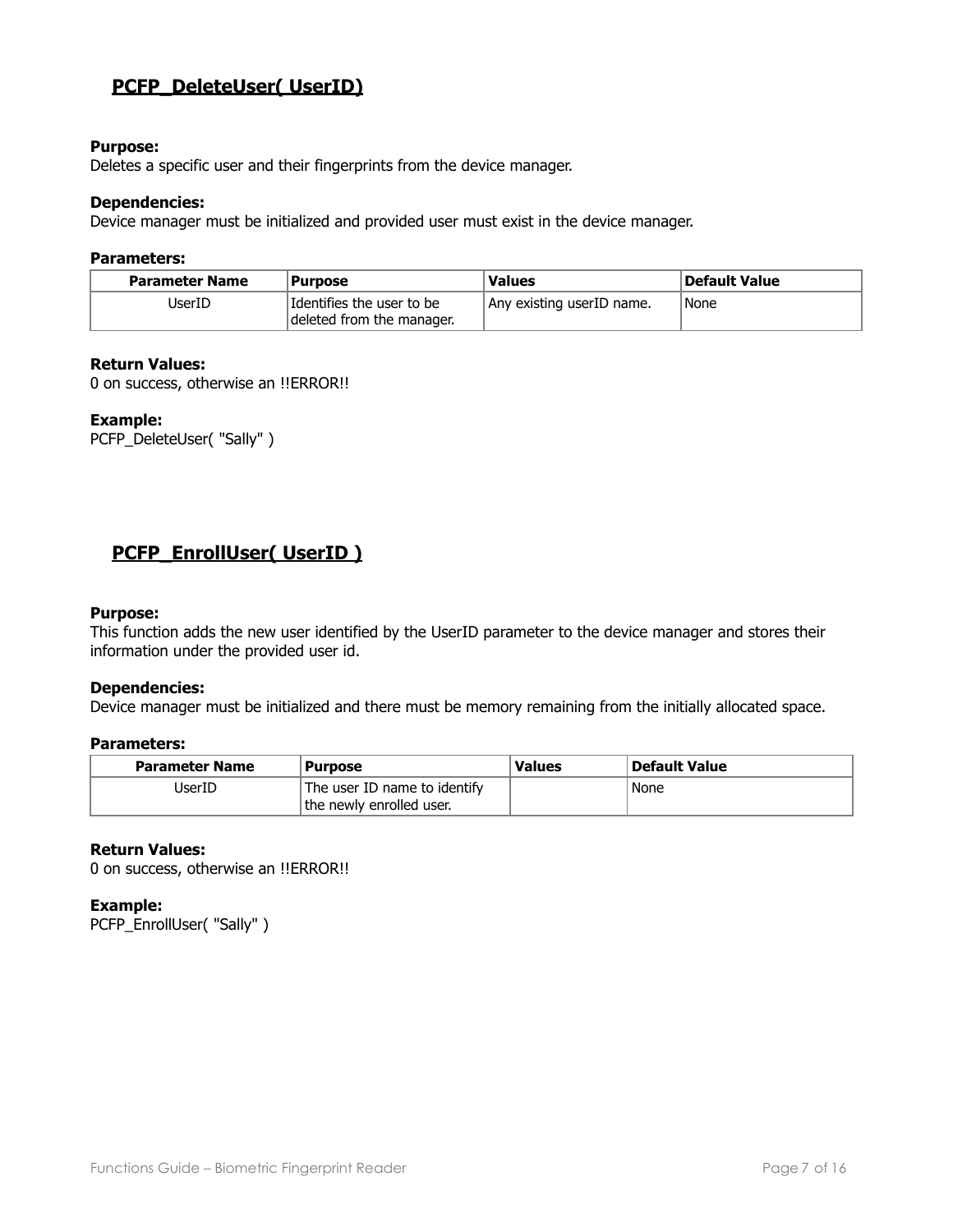## <span id="page-7-0"></span>**PCFP\_GetFingersForUser( UserID )**

#### **Purpose:**

Retrieves the string of number(s) representing each finger enrolled for a given user id. For example, 1 represents the right thumb, 2 represents the right index finger, 3 represents the right middle finger, 4 represents the right ring finger, 5 represents the right pinky, 6 represents the left thumb, 7 represents the left index finger, 8 represents the left middle finger, 9 represents the left index finger and 10 represents the left pinky.

#### **Dependencies:**

Device manager must be initialized and user must exist in system.

#### **Parameters:**

| <b>Parameter Name</b> | Purpose                       | <b>Values</b> | <b>Default Value</b> |
|-----------------------|-------------------------------|---------------|----------------------|
| JserID                | Identifies the user to return |               | None                 |
|                       | finger position data for.     |               |                      |

#### **Return Values:**

A space separated string of numbers (1-10) representing the fingers for which the user has fingerprints stored, otherwise an !!ERROR!!

#### **Example:**

PCFP\_GetFingersForUser( "Sally" )

## <span id="page-7-1"></span>**PCFP\_Identify( optPrintCount )**

#### **Purpose:**

Identifies a user based upon their provided fingerprints.

#### **Dependencies:**

Device manager must be initialized and users must exist in the system.

#### **Parameters:**

| <b>Parameter Name</b> | <b>Purpose</b>                                                            | <b>Values</b> | <b>Default Value</b> |
|-----------------------|---------------------------------------------------------------------------|---------------|----------------------|
| optPrintCount         | Determines how many<br>fingerprints are required to<br>l identify a user. | 1-10          |                      |

#### **Return Values:**

Returns UserID on success, otherwise an !!ERROR!!

**Example:** PCFP\_Identify("3")

Functions Guide – Biometric Fingerprint Reader **Page 8 of 16** and 2008 of 16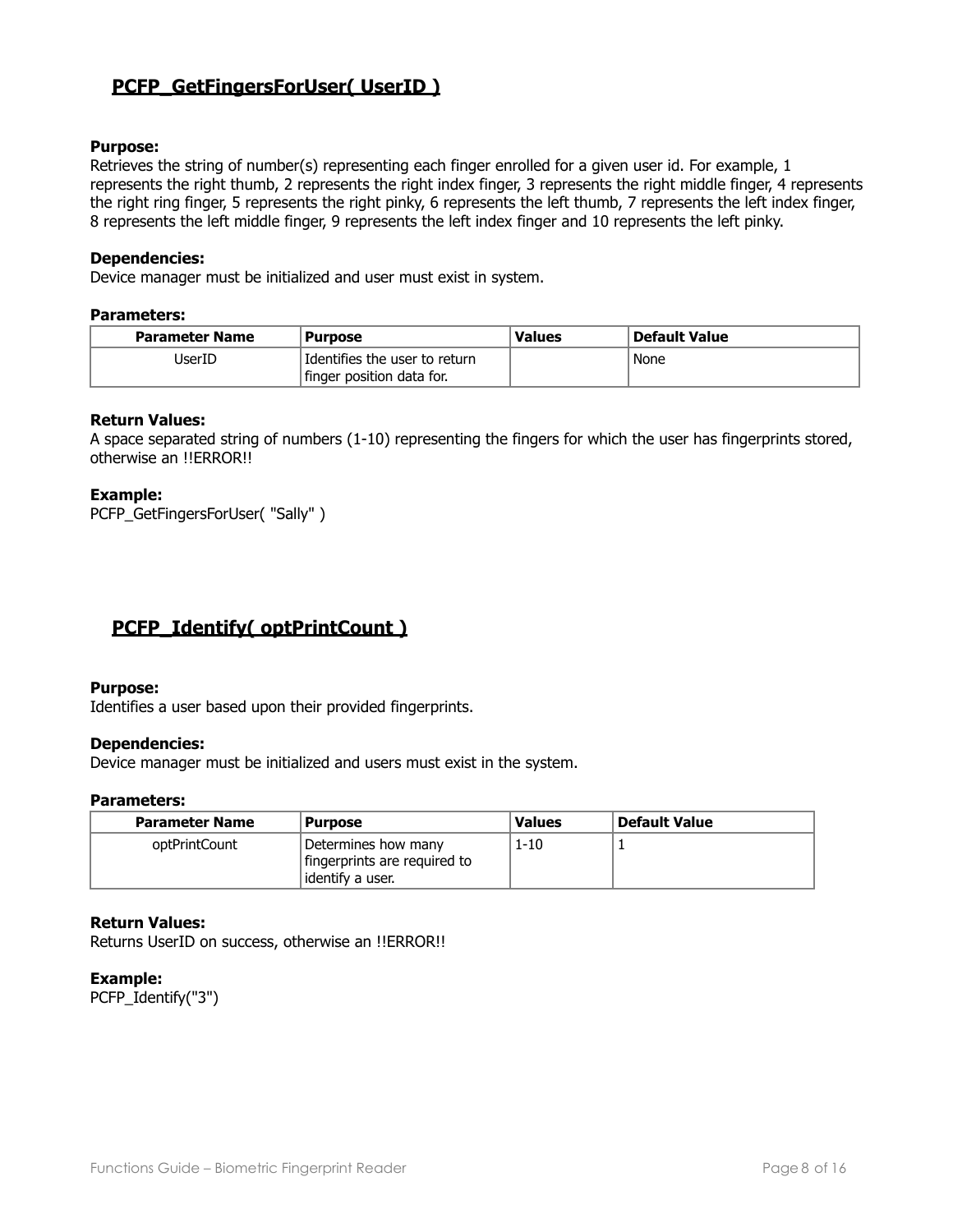## <span id="page-8-0"></span>**PCFP\_ImportUserFromDevice( UserID ; FingerPosition )**

#### **Purpose:**

This function retrieves a fingerprint template corresponding to the provided UserID and FingerPosition.

#### **Dependencies:**

Device manager must be initialized and user must exist on device with corresponding fingerprint.

#### **Parameters:**

| <b>Parameter Name</b> | <b>Purpose</b>                                | <b>Values</b> | Default Value |
|-----------------------|-----------------------------------------------|---------------|---------------|
| UserID                | The user to retrieve<br>fingerprint data for. |               | None          |
| FingerPosition        | The specific finger to retrieve<br>data for.  | $1 - 10$      | None          |

#### **Return Values:**

0 on success, otherwise an !!ERROR!!

#### **Example:**

PCFP\_ImportUserFromDevice( "Sally"; "2" )

## <span id="page-8-1"></span>**PCFP\_Initialize( MaxFingerprints )**

#### **Purpose:**

This function initializes the Digital Persona device manager and allows you to specify how many fingerprints will be allowed to be stored in the device manager.

#### **Dependencies:**

None

#### **Parameters:**

| <b>Parameter Name</b>  | <b>Purpose</b>                                                                                | <b>Values</b>       | <b>Default Value</b> |
|------------------------|-----------------------------------------------------------------------------------------------|---------------------|----------------------|
| <b>MaxFingerprints</b> | The number of fingerprints you<br>are able to store in the device<br>manager at a given time. | Any positive number | none                 |

#### **Return Values:**

0 on success, otherwise an !!ERROR!!

#### **Example:**

PCFP\_Initialize( "500" )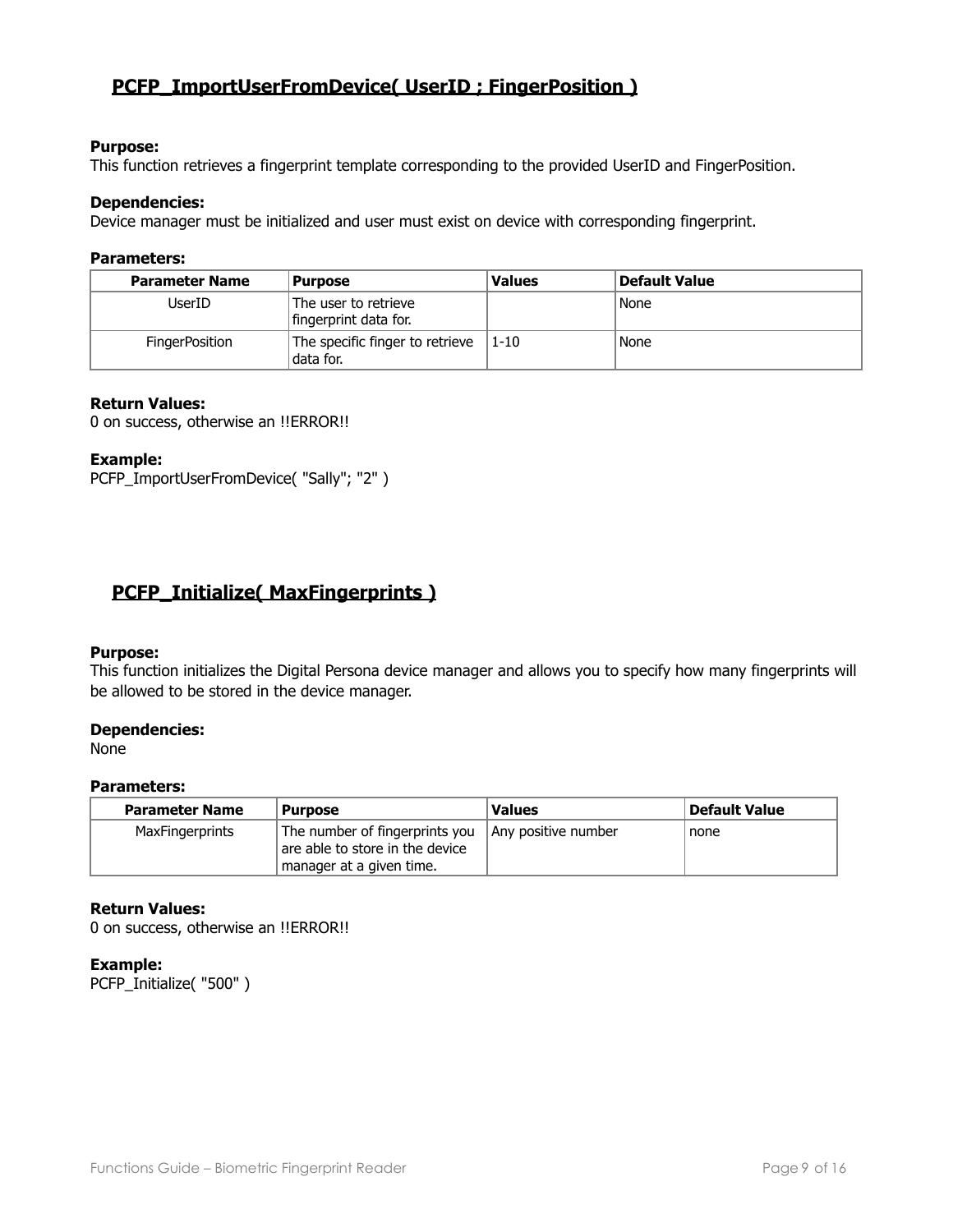## <span id="page-9-0"></span>**PCFP\_GetFingerprintImageForUser( UserID ; FingerPosition )**

#### **Purpose:**

This function returns the fingerprint image for the specified user and the provided finger position, if it exists. The data returned by the function is binary picture data and should be stored directly into a container field to display the image.

#### **Parameters:**

| <b>Parameter Name</b> | <b>Purpose</b>                                                 | <b>Values</b> | Default Value |
|-----------------------|----------------------------------------------------------------|---------------|---------------|
| UserName              | The name or ID of the user                                     |               |               |
| <b>FingerPosition</b> | The finger number of the<br>corresponding fingerprint<br>image | $1 - 10$      |               |

#### **Return Values:**

Binary data of the fingerprint image on success, or "!!ERROR!!"

#### **Notes:**

Fingerprints that were enrolled with version 1 of the Biometric Fingerprint Reader plug-in will not have a corresponding fingerprint image for them. Only fingers enrolled with version 2 and newer will be able to get fingerprint images.

## <span id="page-9-1"></span>**PCFP\_AddFingerprintImageToUser( UserID ; FingerImageData ; FingerPosition )**

#### **Purpose:**

This function accepts a binary fingerprint image data file and stores it into the Biometric DLL file, associating the image with the user for the finger position provided. This finger image can later be retrieved using PCFP\_GetFingerprintImageForUser.

#### **Parameters:**

| <b>Parameter Name</b> | <b>Purpose</b>                                                 | <b>Values</b> | <b>Default Value</b> |
|-----------------------|----------------------------------------------------------------|---------------|----------------------|
| <b>UserName</b>       | The name or ID of the user                                     |               |                      |
| FingerImageData       | Binary image data of the<br>fingerprint                        |               |                      |
| <b>FingerPosition</b> | The finger number of the<br>cooresponding fingerprint<br>image | $1 - 10$      |                      |

#### **Return Values:**

0 on success, or "!!ERROR!!"

#### **Notes:**

Fingerprints that were enrolled with version 1 of the Biometric Fingerprint Reader plug-in will not have a corresponding fingerprint image for them. Only fingers enrolled with version 2 and newer will be able to get fingerprint images.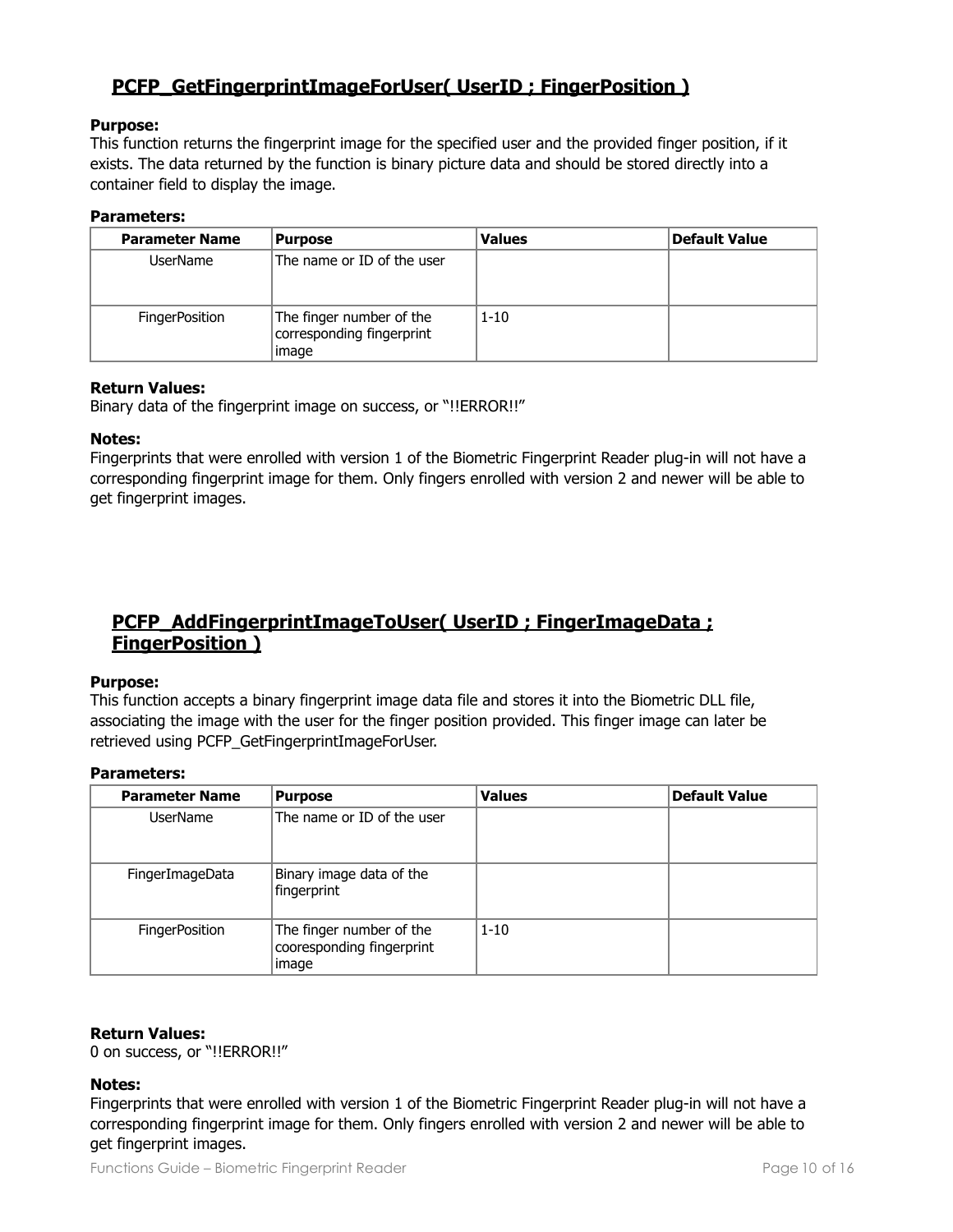## <span id="page-10-0"></span>**PCFP\_ListReaders**

#### **Purpose:**

This function generates a return-separated list of compatible fingerprint reader devices connected to the current machine. Each entry is a unique identifier ("ID") for the reader.

#### **Parameters:**

None.

#### **Return Values:**

A list of compatible fingerprint readers, or "!!ERROR!!" for an error.

## <span id="page-10-1"></span>**PCFP\_SelectReader( ReaderID )**

#### **Purpose:**

This function instructs the plug-in to use the reader specified by the ReaderID as the primary fingerprint reader for fingerprint scanning.

#### **Parameters:**

| <b>Parameter Name</b> | l Purpose                        | <b>Values</b> |
|-----------------------|----------------------------------|---------------|
| ReaderID              | Unique identifier for the reader |               |

#### **Return Values:**

0 on success, or "!!ERROR!!"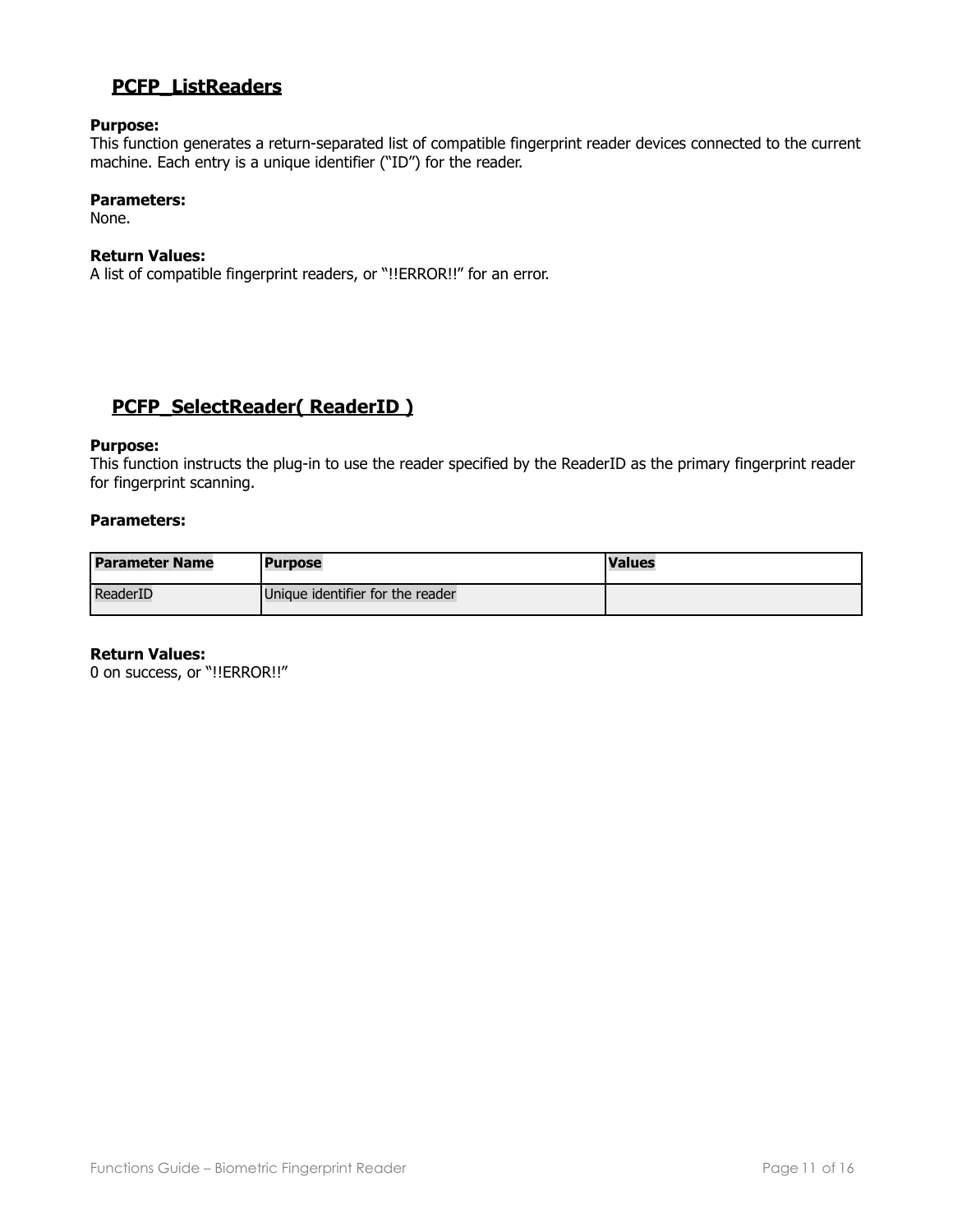## <span id="page-11-0"></span>**PCFP\_GetReaderProperty( ReaderID ; PropertyName )**

#### **Purpose:**

This function returns the value of a property of the specified reader. This is useful for determining version information, firmware data, fingerprint scanner type and other features about the reader.

#### **Parameters:**

| <b>Parameter Name</b> | <b>Purpose</b>                   | <b>Values</b> |
|-----------------------|----------------------------------|---------------|
| ReaderID              | Unique identifier for the reader |               |
| PropertyName          | Name of the property             |               |

#### **Return Values:**

0 on success, or "!!ERROR!!"

#### **Notes:**

If the ReaderID parameter is blank, the property will be pulled from the current active reader.

## <span id="page-11-1"></span>**PCFP\_GetReaderCapabilities ( ReaderID )**

#### **Purpose:**

This function returns a return-separated list of reader capabilities. Capabilities are features that the fingerprint scanner device can perform.

Parameters:

| <b>Parameter Name</b> | <b>Purpose</b>                   | <b>Values</b> |
|-----------------------|----------------------------------|---------------|
| <b>ReaderID</b>       | Unique identifier for the reader |               |

#### **Return Values:**

A list of capabilities on success, or "!!ERROR!!"

#### **Notes:**

The capabilities are specifically those supported by the device itself. The plug-in's SDK is also able to identify, match and control capture, even if the reader does not state that it can perform those actions.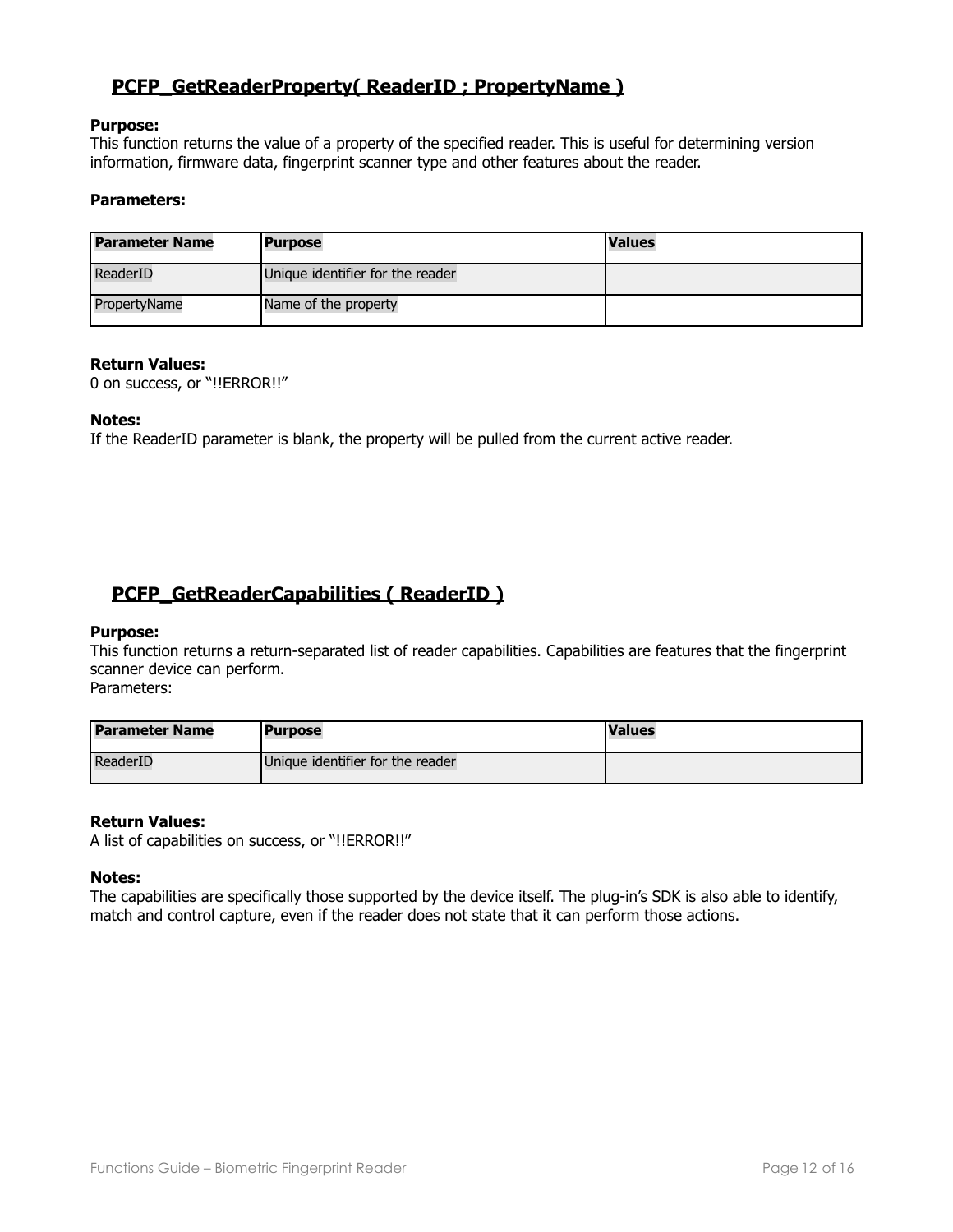## <span id="page-12-0"></span>**PCFP\_CalibrateReader( ReaderID )**

#### **Purpose:**

This function instructs the reader to perform a calibration test, recalibrating its sensors. This is useful if the reader is experiencing some issues with Parameters:

| <b>Parameter Name</b> | <b>Purpose</b>                   | <b>Values</b> |
|-----------------------|----------------------------------|---------------|
| <b>ReaderID</b>       | Unique identifier for the reader |               |

#### **Return Values:**

0 on success, or "!!ERROR!!"

#### **Notes:**

Only readers that have the "CALIBRATE" capability will be able to calibrate.

#### **Reader Properties**

| <b>Property Name</b>   | <b>Definition/Meaning</b>                                                          |
|------------------------|------------------------------------------------------------------------------------|
| ID                     | Unique identifier of the reader device                                             |
| Name                   | Descriptive name of the reader device                                              |
| <b>Modality</b>        | Modality (detection type). "Unknown", "Swipe" or "Area".                           |
| <b>Status</b>          | Reader's status. "Busy", "Failure", "Needs Calibration",<br>"Reader" or "Unknown". |
| <b>Technology</b>      | Reader type. "Capacitive", "Optical", "Pressure", "Thermal" or<br>"Unknown".       |
| <b>FirmwareVersion</b> | Version of the device's firmware.                                                  |
| <b>HardwareVersion</b> | Version of the device's hardware.                                                  |
| ProductName            | Descriptive name of the device                                                     |
| VendorName             | Name of the device's manufacturer                                                  |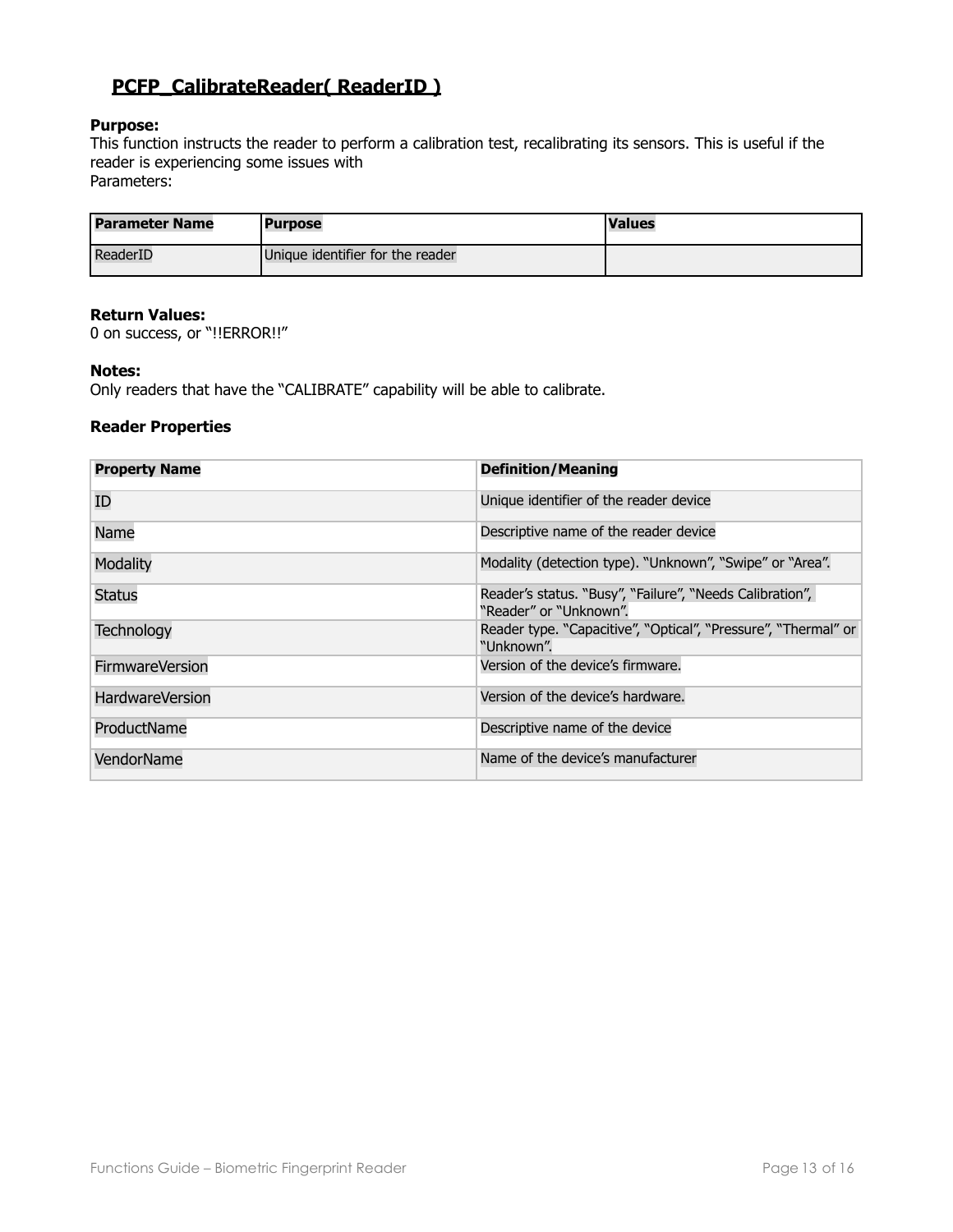## **Reader Capabilities**

| <b>Capability Name</b>  | <b>Definition/Meaning</b>                                                     |
|-------------------------|-------------------------------------------------------------------------------|
| <b>CAPTURE</b>          | The ability to capture fingerprints                                           |
| <b>IDENTIFY</b>         | The ability to perform on-machine identification                              |
| <b>MATCH</b>            | The ability to perform fingerprint matching                                   |
| <b>STREAM</b>           | The ability to stream fingerprint scanning images                             |
| <b>EXTRACT_FEATURES</b> | The ability to extract fingerprint feature data from a scanned<br>fingerprint |
| <b>CALIBRATE</b>        | The ability to perform self-calibration of the fingerprint<br>sensors         |
| FINGERRINT STORAGE      | The ability to store fingerprint information directly on the<br>device        |
| POWER MANAGEMENT        | The ability to manage device power requirements                               |
| PIV COMPLIANT           | Indicator that the device is PIV compliant.                                   |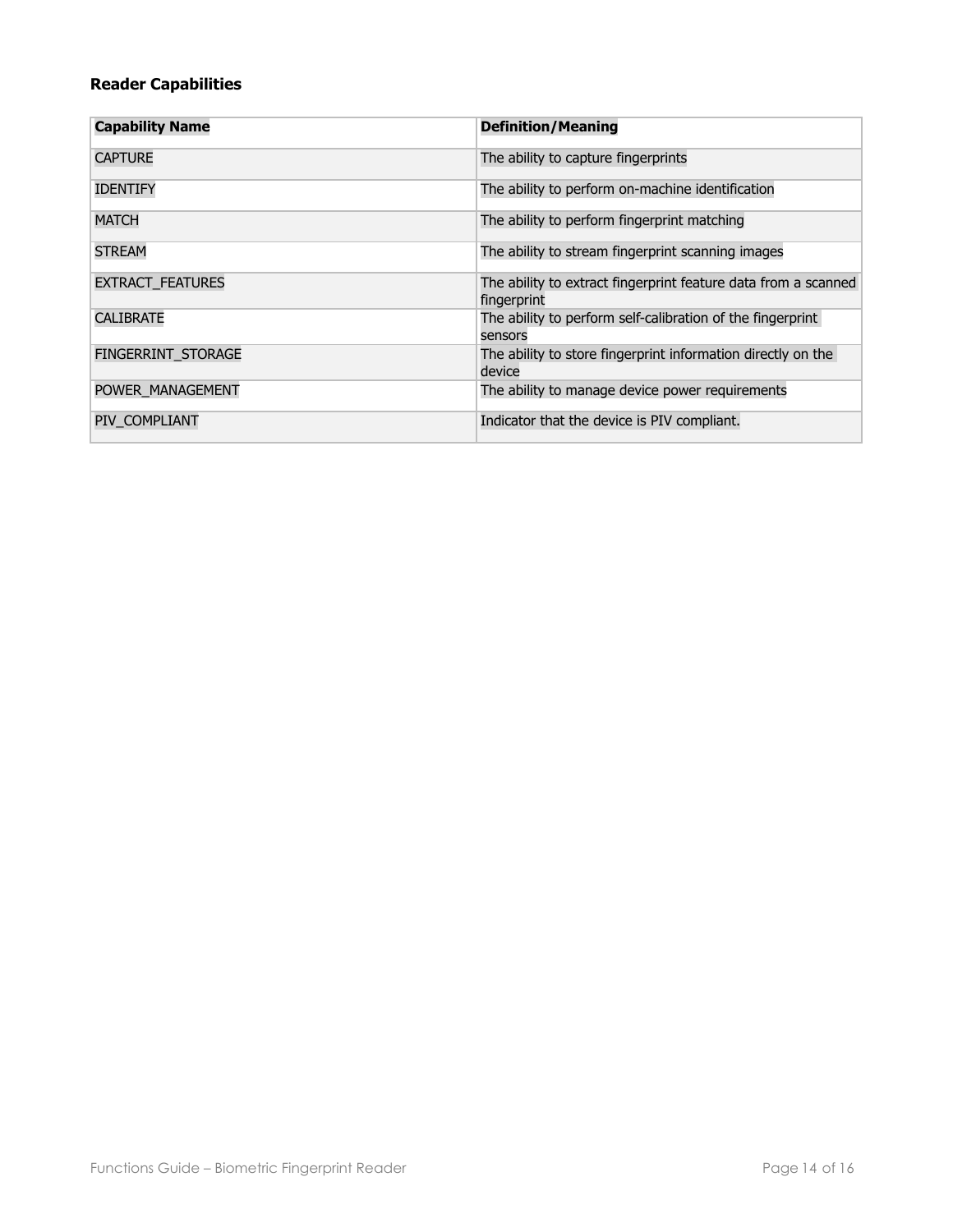## <span id="page-14-0"></span>**III. Return/Error Codes**

When something unexpected happens, a plug-in function will return a result of !!ERROR!!. This makes it simple to check for errors. If a plug-in function returns !!ERROR!!, then immediately after call PCFP\_GetLastError( "Text") function for a detailed description of what the exact error was or PCFP\_GetLastError( "Number" ) for an error number.

We find that most developers run into issues due to a lack of error trapping. Please ensure that you properly trap for errors in your solutions. Here are a few samples of how you can check for errors. Set Variable [ \$result = MyPluginFunction( "a" ; "b" ; "c" ) ] If  $[$  \$result = !!ERROR!!  $]$ Show Custom Dialog [ "An error occurred: " & PCFP\_GetLastError( "Text" ) ] End If

The PCFP\_GetLastError( format ) function gives you the option to display the error description or error number. Displaying the error number is more user friendly in international environments, where an English error description may not be desired. If the format parameter is set to "Number" such as PCFP\_GetLastError( "Number" ), then an error number will be returned. If format parameter is empty such as PCFP\_GetLastError or PCFP\_GetLastError( "Text" ), then an English error description will be returned. The error numbers and their meanings can be found below.

| Value   | Meaning                                      |
|---------|----------------------------------------------|
| 0       | <b>Success</b>                               |
| $-1$    | Plug-in not registered or session expired    |
| $-3$    | Invalid # of Parameters                      |
| $-4$    | Invalid Parameter value(s)                   |
| $-10$   | <b>Failed Registration</b>                   |
| $-9001$ | Process timeout                              |
| $-9002$ | No active passport                           |
| $-9003$ | User does not exist in system                |
| $-9004$ | Unable to create id from name                |
| $-9005$ | <b>SDK Error:</b>                            |
| $-9006$ | App Data Error:                              |
| -9007   | System error:                                |
| $-9008$ | User has fingerprint at that position        |
| $-9009$ | This template already exists in the database |
| $-9012$ | That user already exists                     |
| $-9013$ | You must initialize                          |
| -9014   | User canceled enrollment                     |